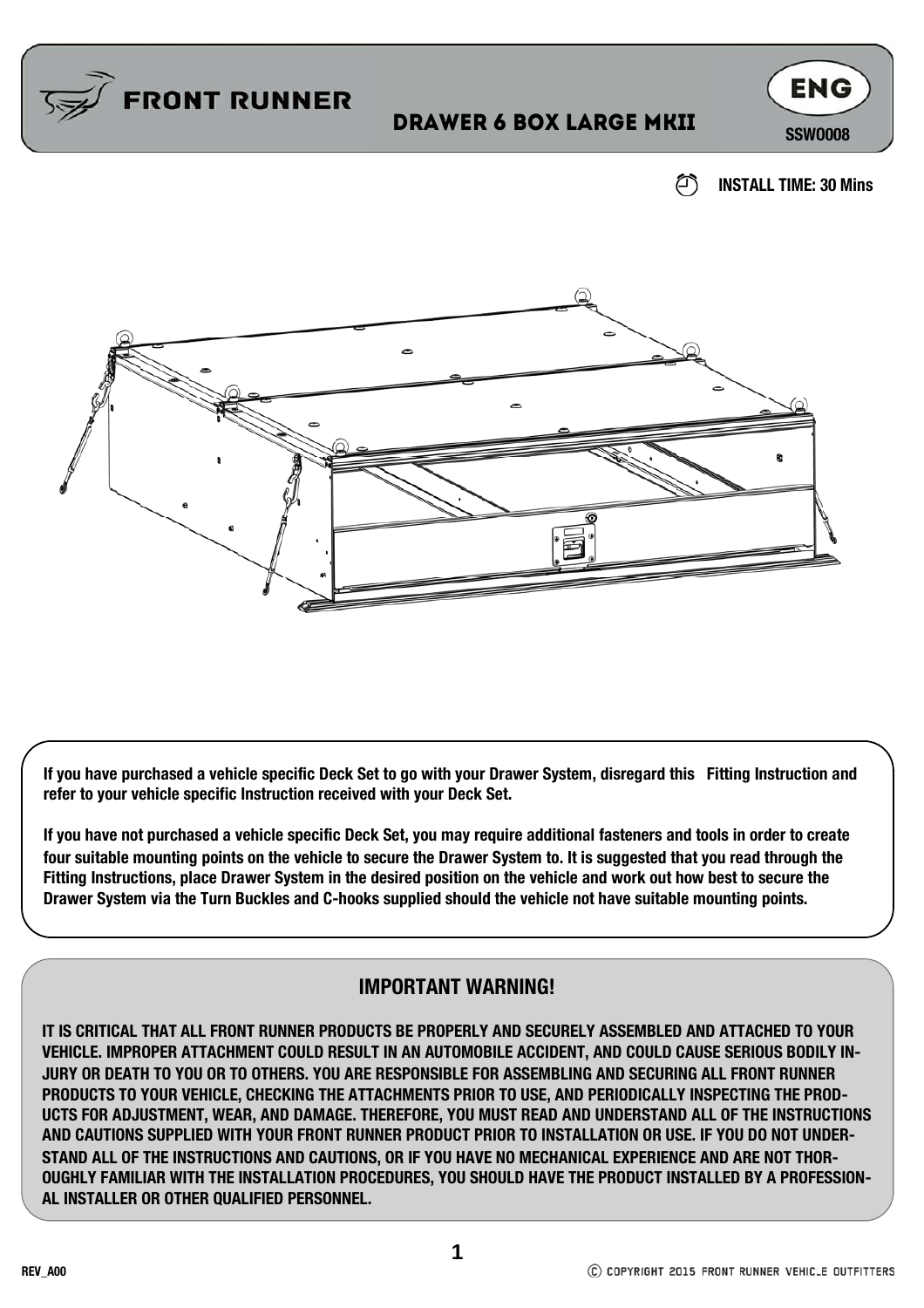

### GET ORGANIZED...

**Here is what you are looking at for SSWO008:**

| Item#                   | <b>Quantity</b> | <b>Description</b>         |
|-------------------------|-----------------|----------------------------|
| 1                       | 1               | <b>SIX BOX DRAWER</b>      |
| $\overline{\mathbf{2}}$ | 4               | <b>TURNBUCKLE</b>          |
| $\overline{\mathbf{3}}$ | 4               | <b>WING NUT</b>            |
| 4                       | 4               | <b>D-RING</b>              |
| 5                       | 4               | <b>M6 x 20 HEX BOLT</b>    |
| $\overline{\mathbf{6}}$ | 4               | <b>M6 SPRING WASHER</b>    |
|                         | 4               | <b>M6 x 19 FLAT WASHER</b> |
| $\overline{\mathbf{8}}$ | 6               | <b>EYE NUT</b>             |
| $\overline{9}$          | 6               | <b>STUD PLATE</b>          |
| 10                      | 6               | <b>NYLON WASHER</b>        |
| 11                      | 4               | 60mm C-HOOK                |
| $\overline{12}$         | 3               | <b>M8 x 16 HEX BOLT</b>    |
| 13                      | 3               | <b>M8 CHANNEL NUT</b>      |
| 14                      | 3               | <b>M8 x 25 FLAT WASHER</b> |
| 15                      | 3               | <b>M8 SPRING WASHER</b>    |
| 16                      | 1               | TRACK                      |

#### **You will need:**

- **10 mm Flat & Socket Wrench**
- **4 mm Hex Key**
- **a Friend**
- **Additional Fasteners and Tools depending on application**



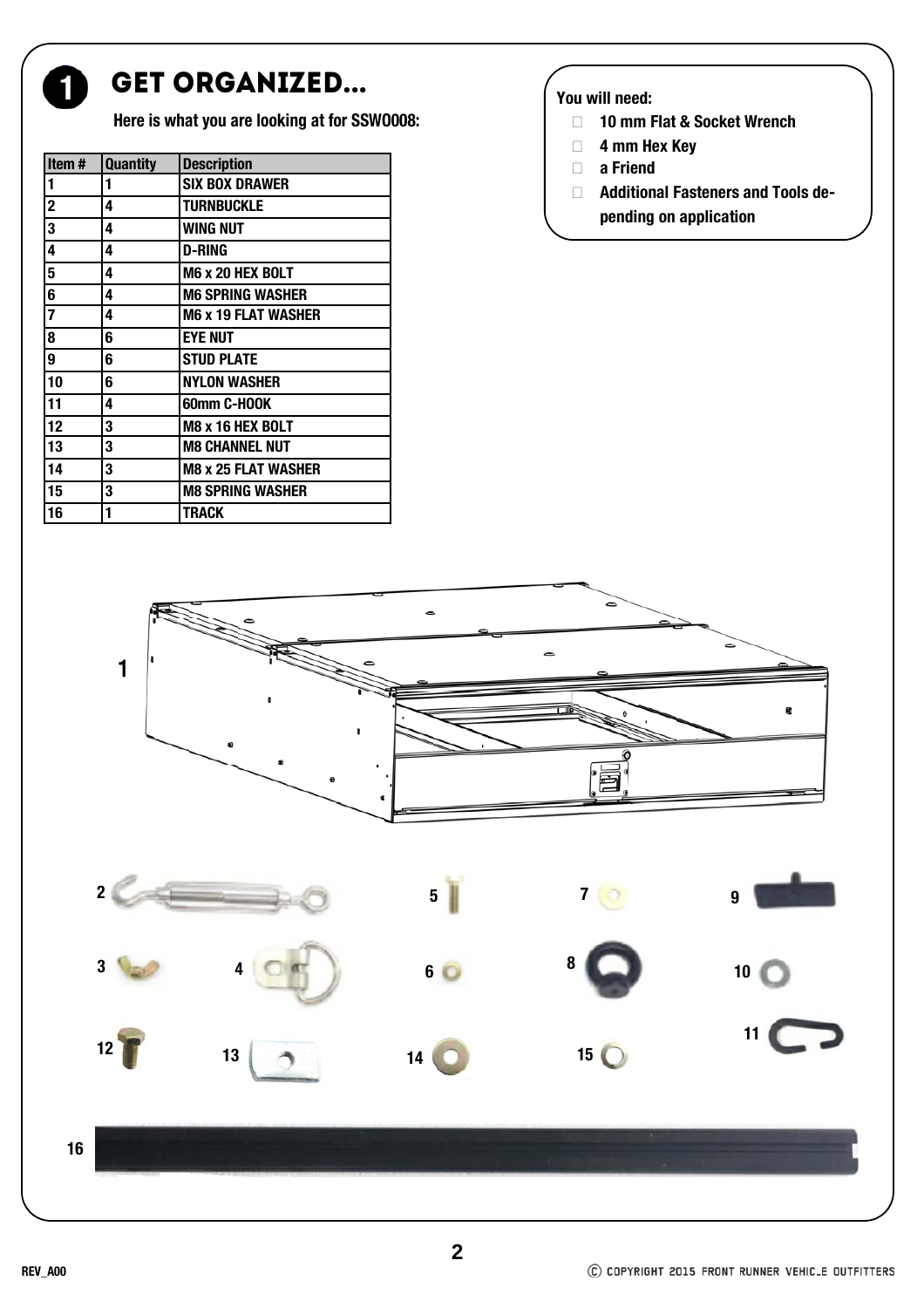## Install drawer

( $\bf{A}$ ) Loosen the round end of the four Turn Buckles (Item 2). Screw a M6 Wing Nut (Item 3) onto each round end and reassemble the Turn Buckle as shown.



- **Assemble the M6 Eye Nuts and Nylon Washers (Items 7 & 8) to the Stud Plates (Item 9) as shown.**   $(B)$
- $(C)$  Assemble two D-rings (Item 4) to either side of the Drawer as shown using the M6 x 20 Hex Bolts, M6 x 19 **Flat Washers and M6 Spring Washers as shown.**

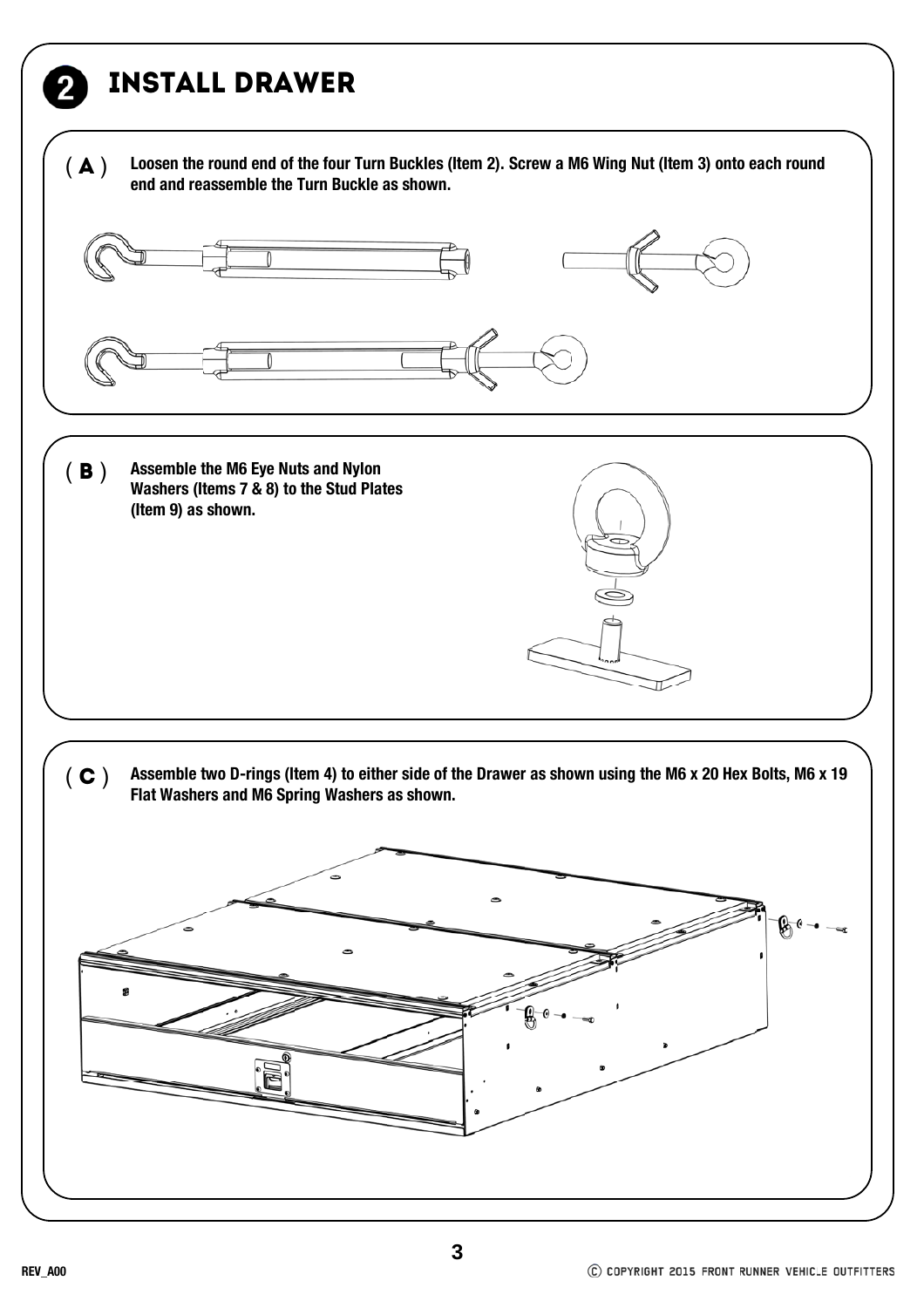## Install drawer cont...

**Slide the three Channel Nuts (Item 13) into the Track (Item 16). Place the Track under the front cross strap of the Drawer System. Line the three Channel Nuts inside the Track up with the mounting holes in the cross strap (as indicated by the arrows) and loosely secure the Track in position using the three M8 x 16 Hex Bolts, three M8 x 25 Flat Washers and three M8 Springs Washers (Items 12, 14, 15). Center the Track from left to right and fasten.**   $(D)$ 



(**E** ) Place the Drawer System into the vehicle and position as desired.

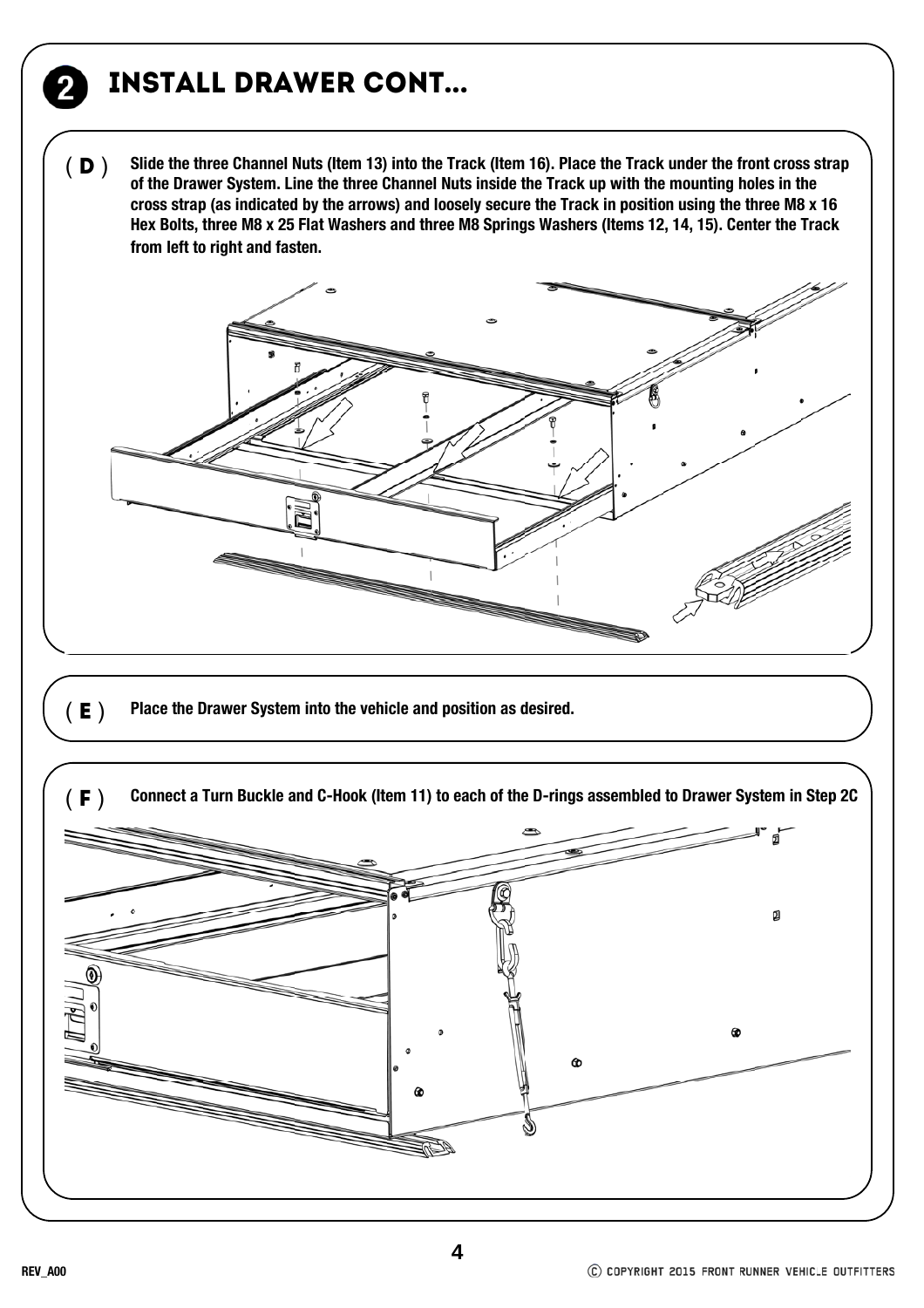## Install drawer cont...

**With the Turn Buckles and C-hooks in position, work out how best to secure the "hook end " of the Turn Buckle to the vehicle. Referring to the image below, note that the Turn Buckles must all pull away form each other in order to prevent the Drawer System from moving one secured into position.**   $(G)$ 

**As mentioned on the front page, you may require additional fasteners and tools at this stage in order to create suitable mounting points.**